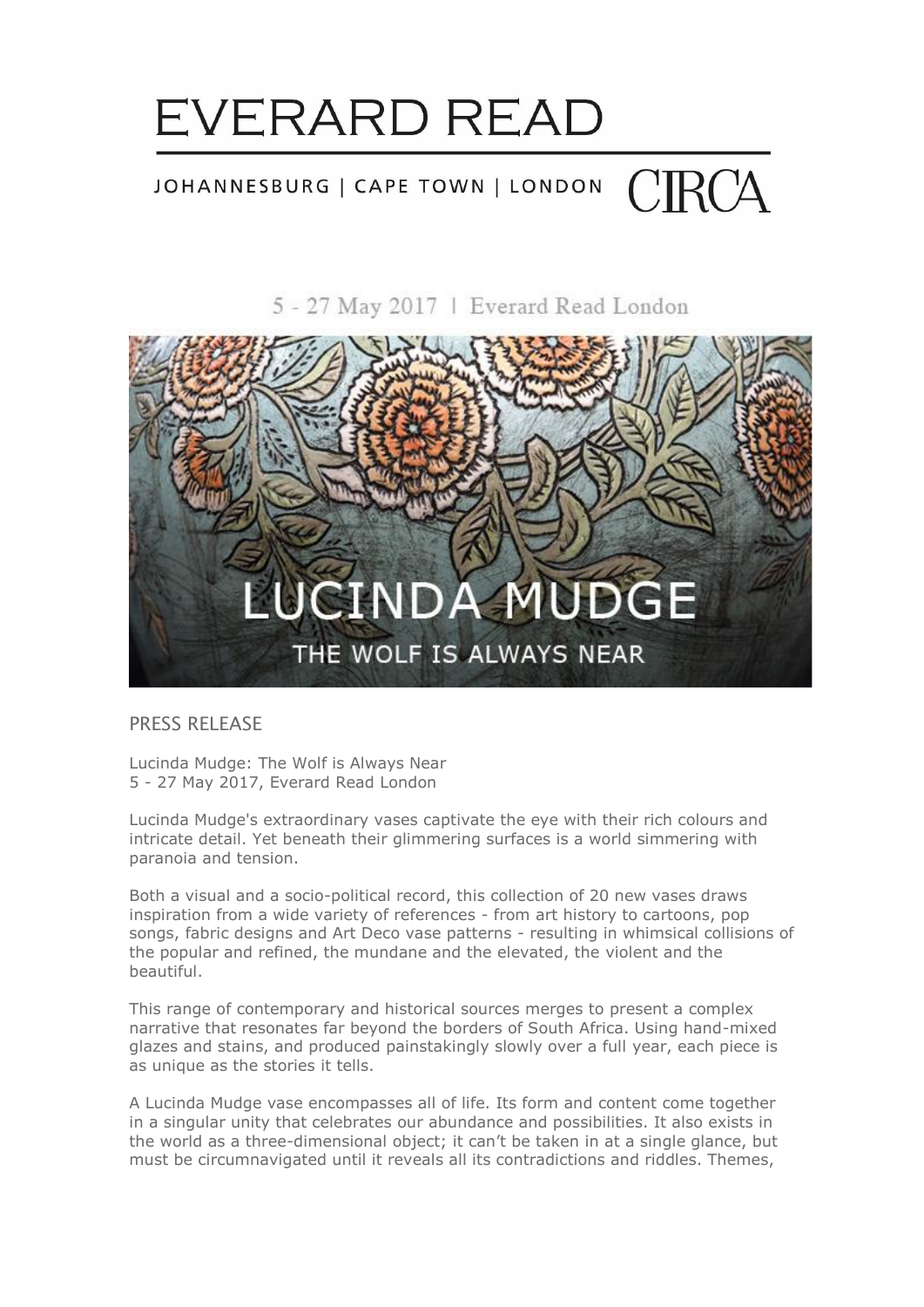

### JOHANNESBURG | CAPE TOWN | LONDON

images and text are replayed and reshuffled, embodying in their very fabric, humanity's ability to carry contradictory impulses.

The choice of the vase as her canvas is not without significance for Mudge. Across cultures, we have have been making vases for thousands of years and, technological advances notwithstanding, we continue to make them, by hand, as functional or decorative domestic objects – or both. Drawn by its comforting shape – and its associations with water carrying, the womb – the sinuous curves and the sheer presence of a Mudge vase is both familiar and profoundly affirming.



Image: **Lucinda Mudge** *Vase with Catteau detail, and peace sign, Ceramic, gold lustre,* 2017, 47 cm high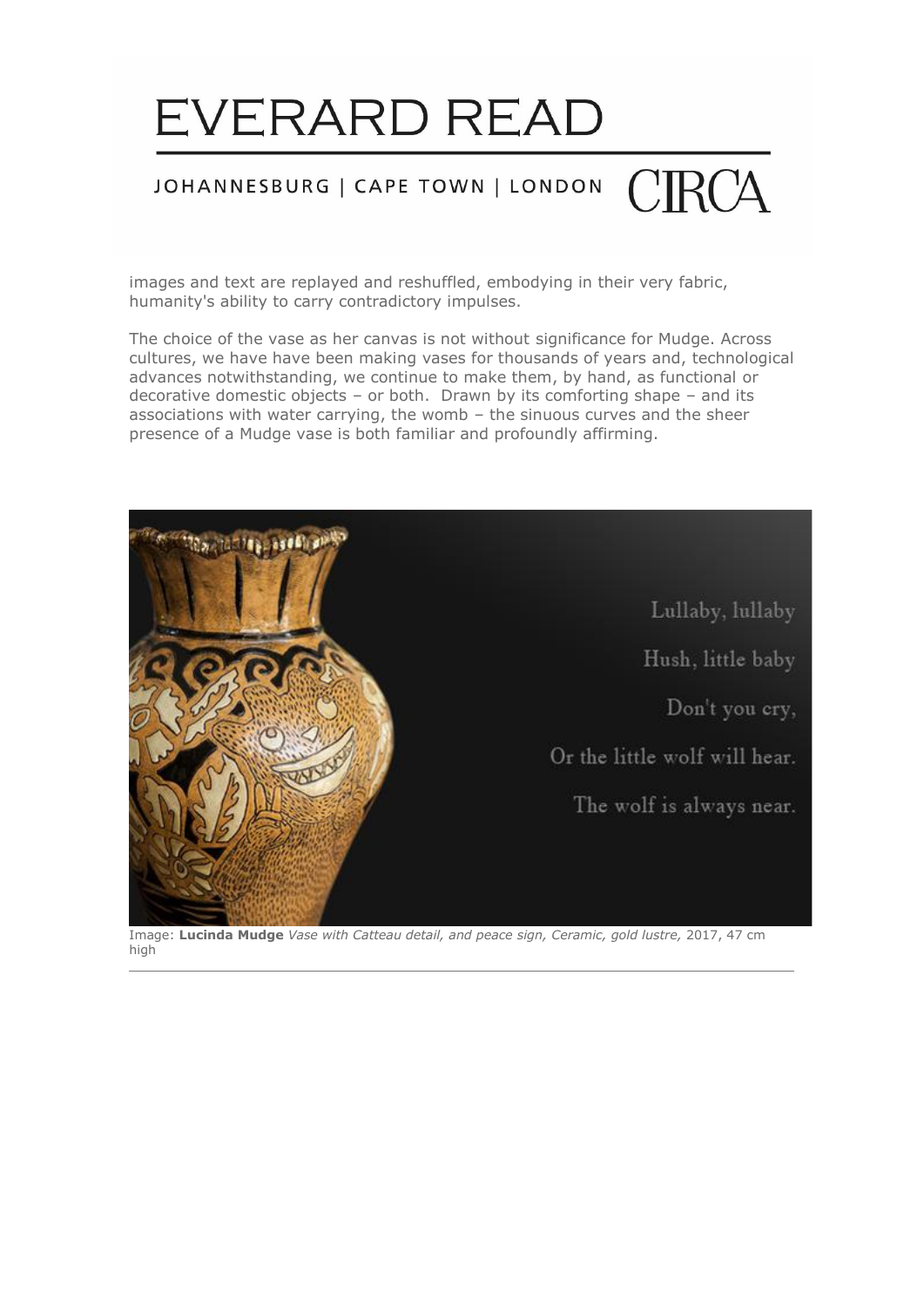#### CIRCA JOHANNESBURG | CAPE TOWN | LONDON

### **NEWS:**

Over the past year Lucinda Mudge has been included in the following local and international Art Fairs and travelling exhibitions.

#### **[1:54 ART FAIR LONDON](http://cts.vresp.com/c/?LucindaMudge/f4ede529fe/TEST/fe76173902)**

October 6-9 2016 | Everard Read London.

#### **FNB [JHB ART FAIR](http://cts.vresp.com/c/?LucindaMudge/f4ede529fe/TEST/613ad191f6)**

[Top Ten](http://cts.vresp.com/c/?LucindaMudge/f4ede529fe/TEST/fe83c9e9c3) | Circa Gallery/Everard Read JHB.

#### **[CAPE TOWN ART FAIR](http://cts.vresp.com/c/?LucindaMudge/f4ede529fe/TEST/fa5225e6d1)**

See the vases: 17-19th Feb 2017 at CTICC Everard Reid booth A6, Main Section.

**[VASE: Function Reviewed](http://cts.vresp.com/c/?LucindaMudge/f4ede529fe/TEST/bac91b0f2b)** has opened in Dublin. The exhibition broke all records for visitors at the National Craft Gallery in Ireland with over 16,000 people attending.

**Image:** Lucinda Mudge**,** 'Is It Too Late Now to Say Sorry?' 2016, Ceramic, gold lustre, 42cm high



**[MAKING AFRIKA](http://cts.vresp.com/c/?LucindaMudge/f4ede529fe/TEST/24b30cd615)** continues to travel after opening at Vitra Design Museum in Basel, Germany and showing at the **Guggenheim Bilbao** in October 2015.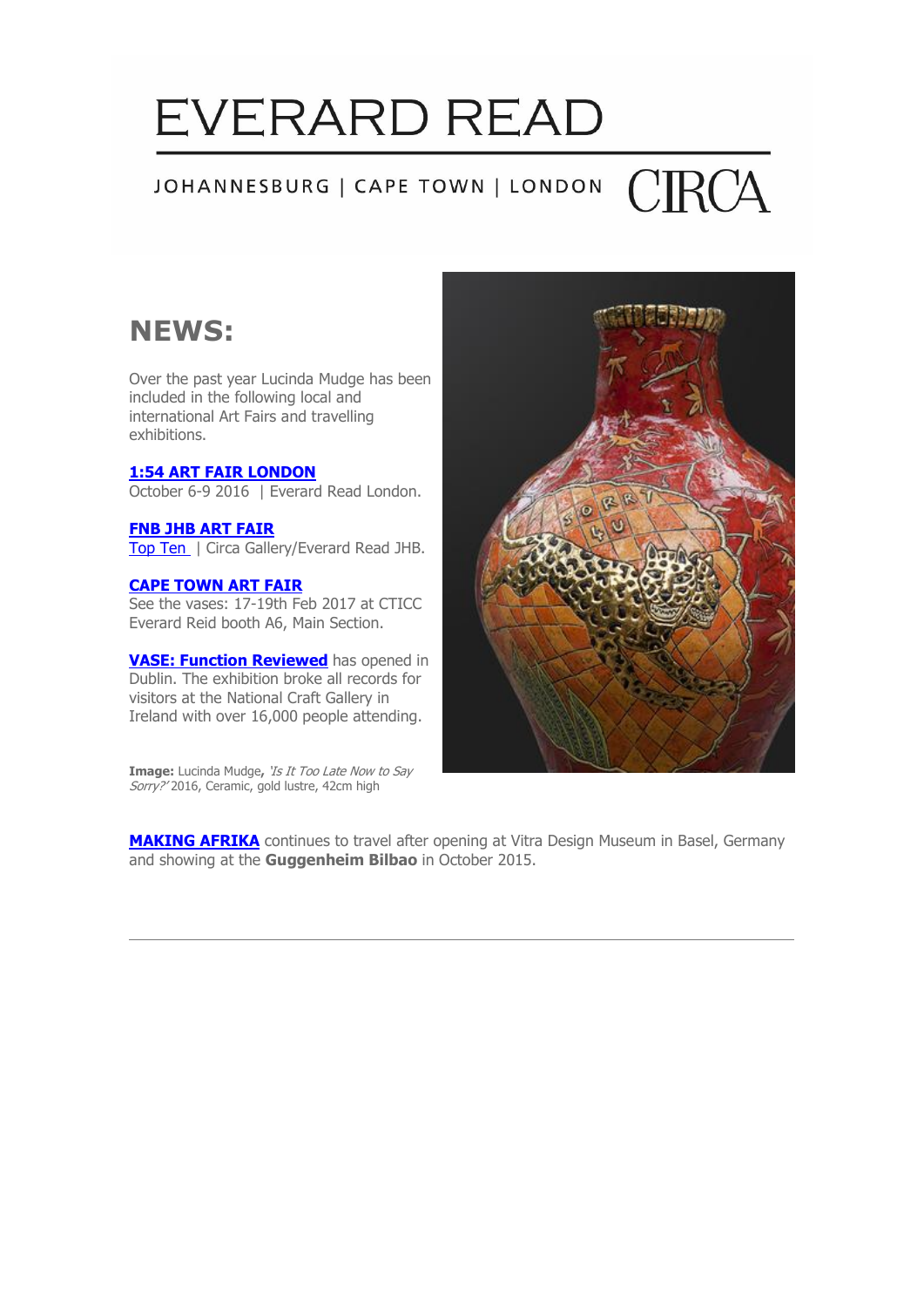### **CIRCA** JOHANNESBURG | CAPE TOWN | LONDON



Image: **Lucinda Mudge** *Tread Softly bc u Tread on my Dreamz, (detail) Ceramic, gold lustre,* 2016, 55 cm high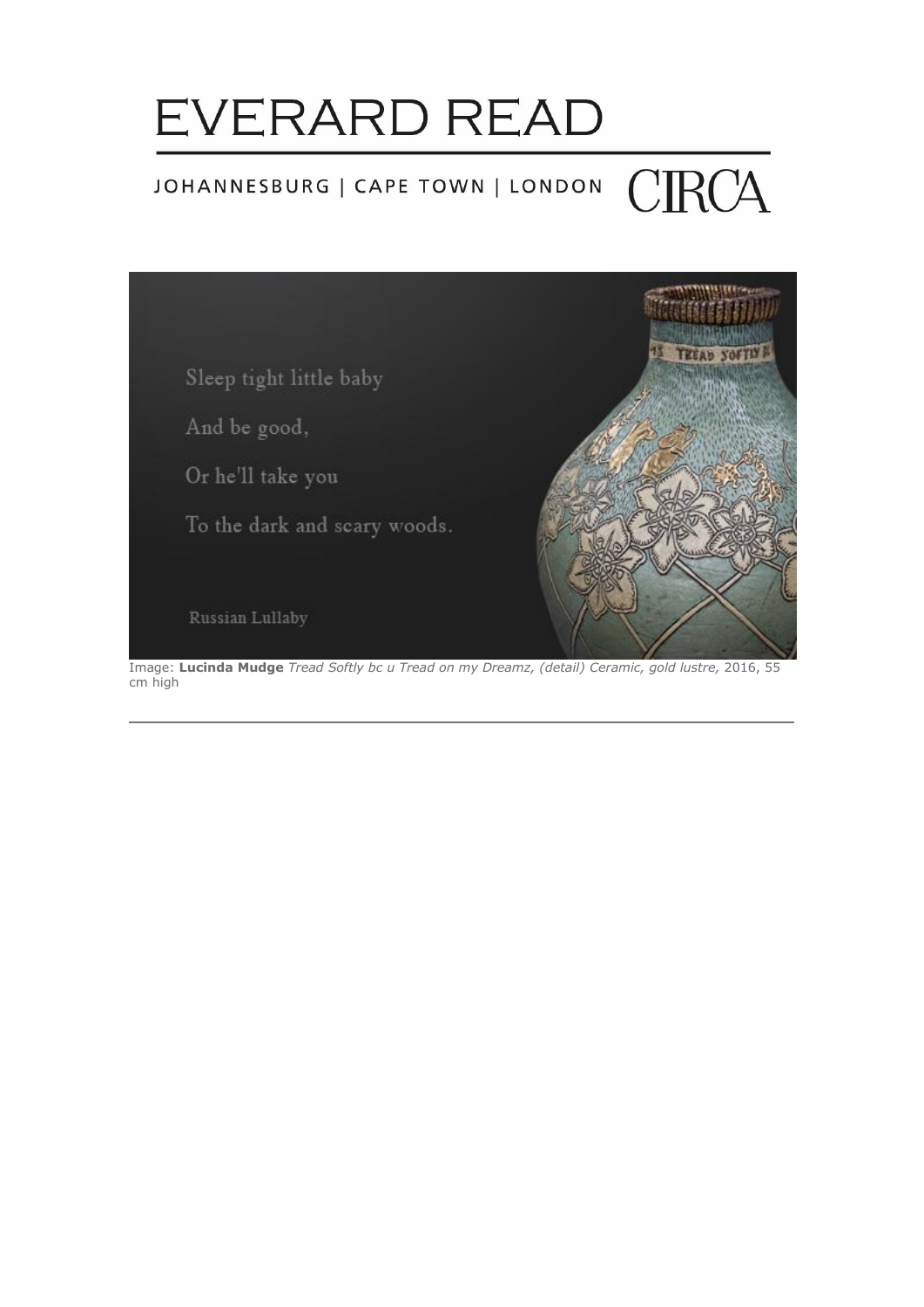### **EVERARD READ CIRCA** JOHANNESBURG | CAPE TOWN | LONDON



### **BIOGRAPHY**

Lucinda Mudge is a contemporary South African artist working primarily in the medium of ceramics.

After graduating from the Michaelis School of Fine Art, University of Cape Town (1997-2000), she spent the following years between Cape Town and the UK before moving to Keurboomstrand, Plettenberg Bay, where she now lives and works.

*The Wolf is Always Near* is her 7th solo exhibition.

Image: **Lucinda Mudge** *Deep Blue Vase with Razor Wire Ceramic, gold lustre,* 2017 45 cm high

**Exhibitions:**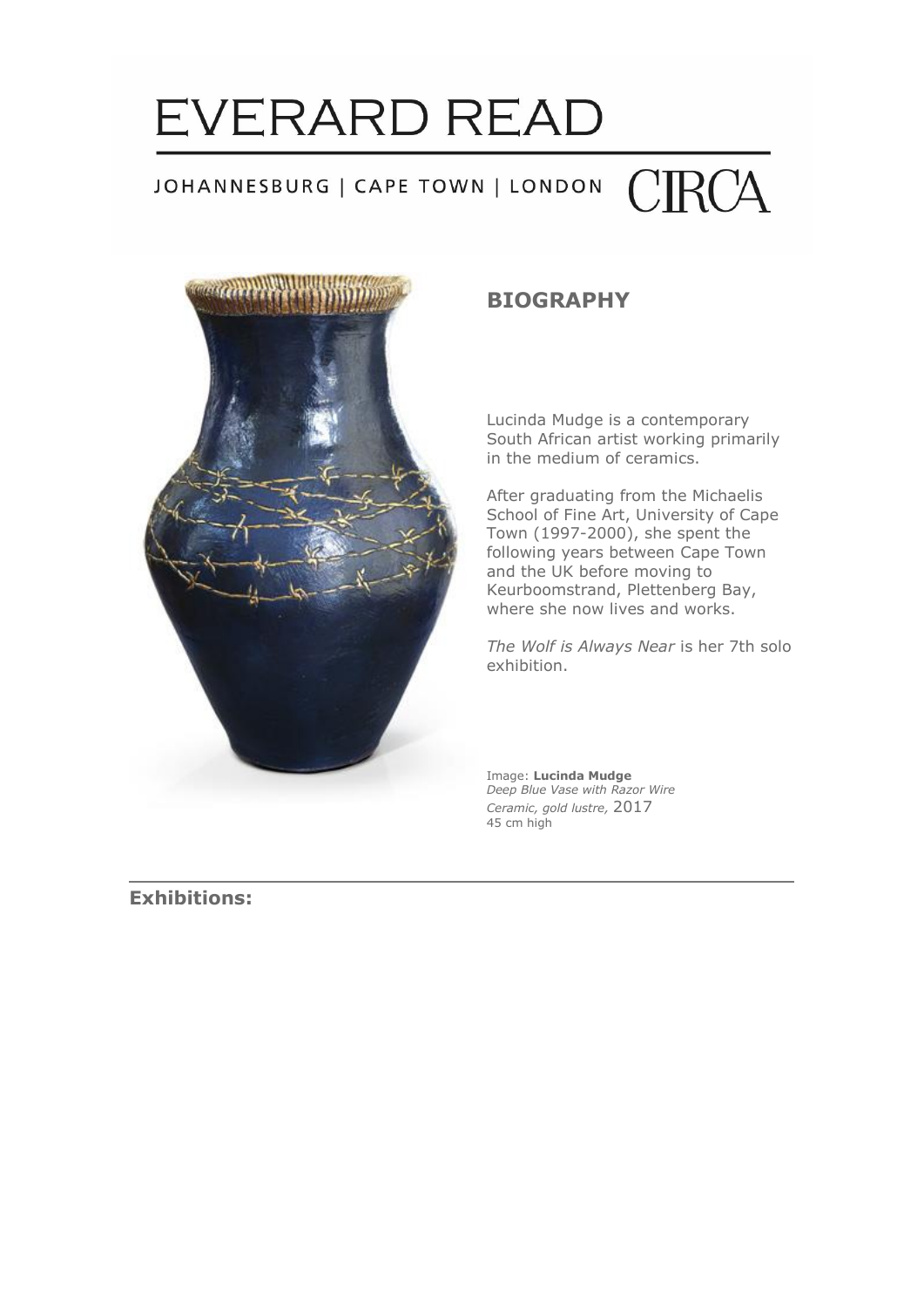### JOHANNESBURG | CAPE TOWN | LONDON

Recent solo shows include: KILL YOU EAT YOU, Circa Gallery Johannesburg (2016) *Take What You Want*, Knysna Fine Art, Knysna (2015) and *Lasers in the Jungle*, The Gallery at Grande Provence, Franschoek, (2014).

Lucinda's work was recently exhibited at the Guggenheim Bilbao, Spain, as part of the exhibition *Making Africa* (2015) and as Part of the tranvelling exhibition: *Vase, Function Reviewed*, Dublin 2017. Her work was included in 1:54 Contemporary Art Fair, London; FNB JHB Art Fair 2016 and Cape Town Art Fair 2017

Lucinda Mudge has work in major corporate and private collections nationally and internationally, including the United Kingdom, Australia, Guernsey, the Netherlands, Italy and Russia.

Her work is included in the following publications: *Making Africa - A Continent of Contemporary Design*, (2015); and *The Bauhaus: #itsalldesign*, published by Vitra



Design Museum, edited by Mateo Kries, Jolanthe Kugler (2015), and the catalogue: Vase Function Reviewed.

Image: **Lucinda Mudge** *Holy Shit (detail), Ceramic, gold luster,* 2016, 55 cm high

Exhibition opens 5 May 2017

Exhibition concludes 27 May 2017

**Enquiries: [Everard Read London](http://cts.vresp.com/c/?LucindaMudge/f4ede529fe/TEST/387789faba)**